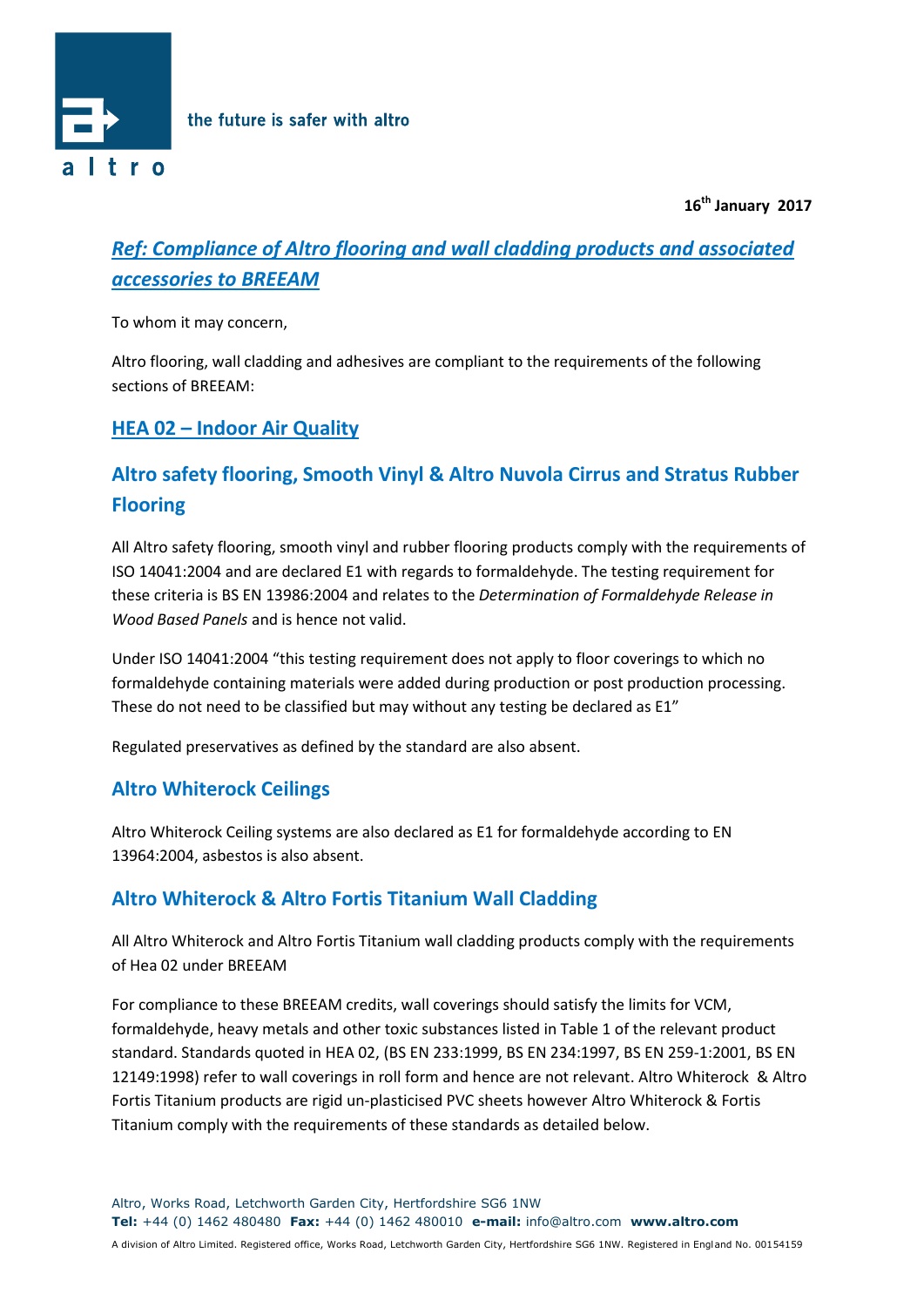

### *Compliance is as follows:*

- 1. Formaldehyde formaldehyde is not used in the manufacture of raw PVC, compounding of dry blend or production sheets. Formaldehyde <120ppm.
- 2. VCM for general regulation of production of raw PVC the VCM content of the PVC has to be below 5ppm. The manufacturing process further reduces the unbound VCM in the final product.
- 3. Heavy metals none of the heavy metals or toxic substances listed in Table 1 are used within our products.

### Altro Safety Flooring and Wall Cladding Adhesives.

### **Altrofix A19, A19 Plus and Altrofix A15 flooring adhesives**

We can confirm that the above adhesives have been tested for carcinogenic and sensitising substances and VOCs according to EN 13999-1:2013

EN 13999-1:2013 describes a conventional standard test method for assessing potential emissions from adhesives after their application but doesn't give any acceptance limits for the obtained values.

The reference limit values taken are established by the GEV-EMICODE system, a very well accepted system in Europe for adhesives using EN 13999-1:2013 as the test method.

According to GEV-EMICODE the analytical acceptance limits for the carcinogenic substances potentially present in adhesive formulations are:

| K1 Benzene, vinyl chloride | $<$ 2µg/m <sup>3</sup>  |
|----------------------------|-------------------------|
| K2 Acrylamide              | $<$ 10µg/m <sup>3</sup> |

K3 Vinyl acetate, dioxane, acetaldehyde, formaldehyde <50 $\mu$ g/m<sup>3</sup>

Both Altrofix A19 Plus and Altrofix 15 are very well below these limits (in fact, below analytical detection limits) and can be claimed as free from carcinogenic substances.

We can also confirm that formaldehyde, the most common sensitising volatile substance in adhesives is not detectable in both products and also isocyanates are not present.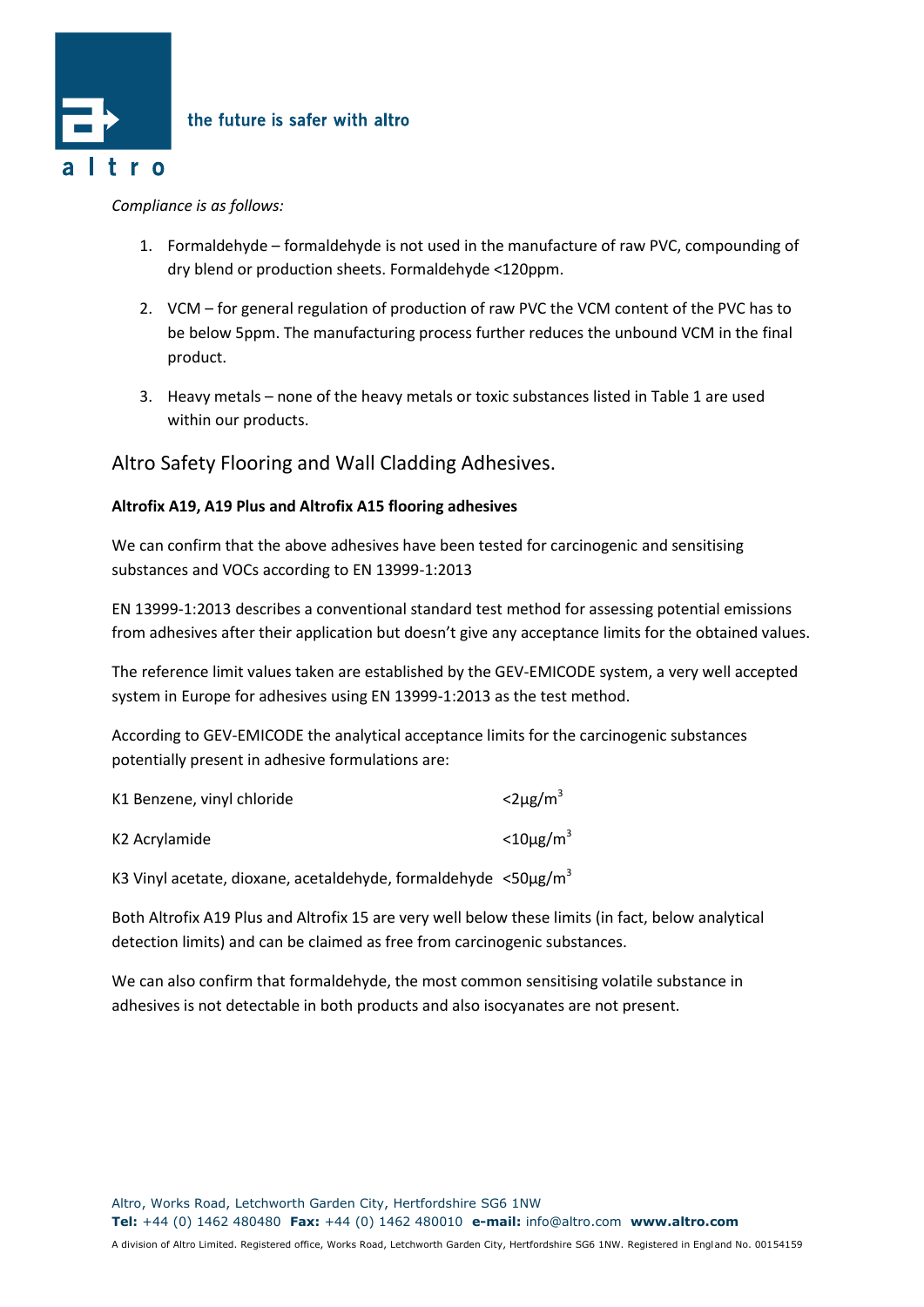

the future is safer with altro

## **Altrofix W139 Wall Cladding Adhesive**

We can confirm that Altrofix W139 wall cladding adhesive complies with the requirements of HEA9 and HEA 02 according to EN 13999-1:2013. The requirements of HEA 02 state that for adhesives that are used in conjunction with rigid wall coverings such as Altro Whiterock, the requirements for flooring adhesives should be used.

### *Performance Summary*

W139 has been tested for VOCs, isocyanates and formaldehyde emissions according to EN 13999- 1:2013

W139 falls below the current reference limits set by GEV-EMICODE after testing for emissions for 24 hours.

W139 does not emit isocyanates, formaldehyde or any carcinogenic or sensitising substances above detectable limits.

## **MAT 01 – Life Cycle Impact**

## Generic Green Guide Ratings for Safety Flooring

Altro safety flooring and rubber based flooring achieves the following generic Green Guide to Specification ratings:

#### **Polyvinyl chloride floor coverings with enhanced slip resistance (safety flooring) EN 13845**

| <b>Building Application</b> | <b>Element Number</b> | <b>Generic Green Guide Rating</b> |
|-----------------------------|-----------------------|-----------------------------------|
| Health                      | 821570055             | A+                                |
| Education                   | 921570010             | A+                                |
| Commercial                  | 821570043             | A                                 |
| Retail                      | 821570055             | $A+/A$                            |